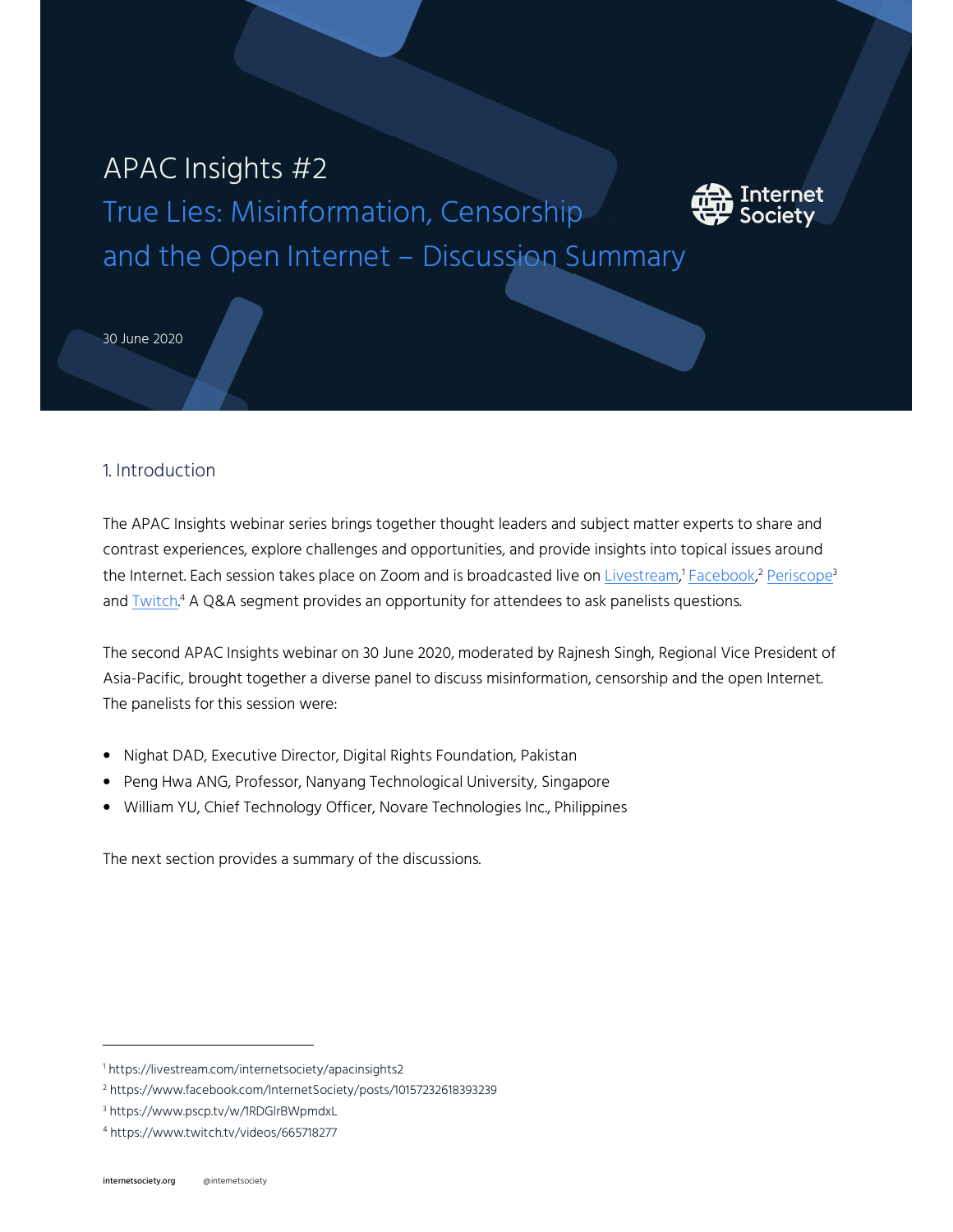### 2. Discussion Summary

Fake news is not new and has been circulating for centuries in the offline world, but with more people connected to the Internet and using it as the main source for information and news, it has allowed fake news to spread much faster across a much greater scale throughout the globe, causing unprecedented consequences.

With the COVID-19 pandemic, many people are also experiencing an "infodemic" where there is an overflow of information, making it hard for people to find accurate information when they need it. Further, people are experiencing first-hand the impact of fake news on public health and safety. Fake news have also contributed to prejudice against certain groups and triggered violence.

There are multiple dimensions of fake news that need to be tackled. Many fake news are political, and there are instances where political leaders are involved in spreading fake news. But some fake news are not political and are more of a nuisance, created by individuals just to get a reaction. First of all, it is important to differentiate between misinformation and disinformation:

- Misinformation is incorrect or misleading information that is spread without malicious intent, causing people to be *misinformed*.
- Disinformation is deliberately misleading or biased information, manipulated narrative or fact, or propaganda that is targeted and organised to shape public opinion.

Three polls were conducted during the webinar. The first poll asked attendees why they think fake news is increasing online and many (36%) felt that it is because of a tendency to quickly believe things seen online without any research.

The panel deliberated on the different reasons for this. Some groups of people may be seeking certainty in an uncertain world with a deluge of information. Another group may be seeking a sense of belonging and act to reinforce their community or national identity. A third group may be seeking some form of closure on an issue, especially if the issue is not in line with their ideals.

It is therefore important to strengthen people's capacity in handling the deluge of information and not fall prey to fake news. Often, fake news are created to trigger strong emotions prompting recipients to react and share immediately without verifying or thinking critically about the content.

In the attempt to stop disinformation, unrest and violence, one of the approaches that governments around the world have taken is to shut down mobile communication networks and the Internet. The panel discussed whether it is justified to use technical measures to stop the spread of disinformation.

鸯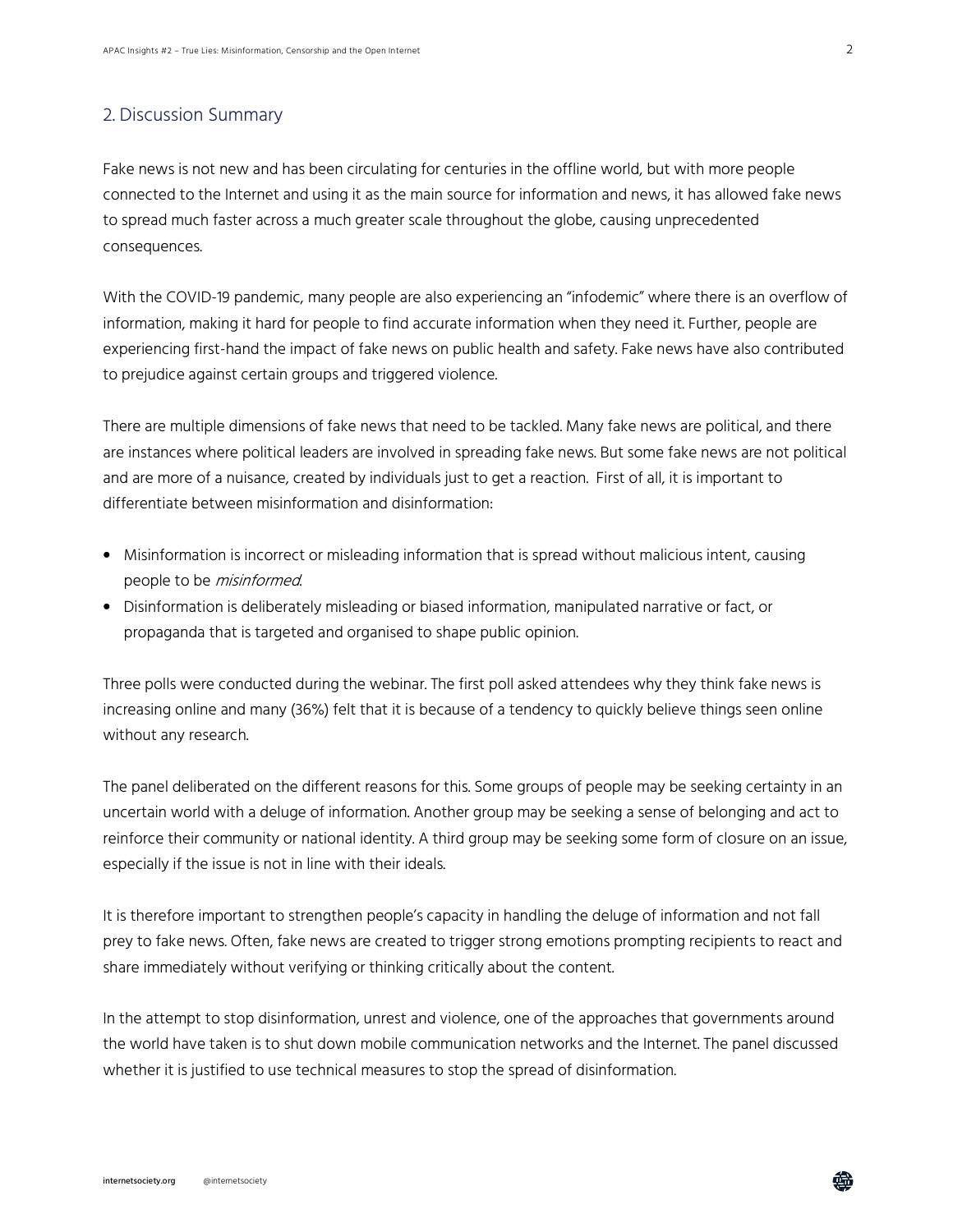Another poll in the webinar asked attendees whether the use of drastic technical measures such as shutting down Internet access or filtering out websites and services makes sense as a means to control fake news. Attendees were divided on this issue with 58% saying it does not make sense, and 42% saying it does.

Technical measures, such as blocking the Internet and placing signal jammers to prevent cellular-activated bombs are often used because it is easy to implement. Citizen safety and national security are reasons put forward by governments to justify network shut downs. But with people depending on the Internet for work and education and for essential services such as banking, Internet shut downs have significant economic and social impacts. Even temporary network shut downs at a local rally could mean that those in the area could not access emergency services. With network shut downs, it will be more difficult for law enforcement to intercept communications between malicious actors.

Instead of Internet shut downs, it may be more effective to focus on enhancing transparency and promoting accurate information. Findings from a research study conducted by Peng Hwa Ang show that citizens are willing to accept Internet shut downs for a limited period when they perceive that the reasons are legitimate.

Regulatory processes to address disinformation need to ensure due process, as well as accountability and proportionality, and take a human rights perspective, with due respect to privacy and freedom of expression. Other important measures are promoting media and information literacy to counter disinformation, and helping users navigate the digital media environment, starting in schools and through public awareness campaigns, including for those living in rural and remote areas who have just started using the Internet.

One of the polls asked who should be responsible for monitoring fake news online, and the majority of the attendees believed that social media platforms and users are responsible.

Social media platforms are taking some measure to tackle the spread of fake news, using artificial intelligence and engaging fact-checking agencies, but with the huge increase in the volume of fake news, it is hard for platforms to keep up.

Therefore, it is also important that individuals play a role in stopping the spread of fake news. This includes checking that the information is accurate before sharing (even if it is from friends and family that you trust), informing the sender of the fake news so that s/he will be more cautious in sharing news in future, reporting fake news to administrators of platforms, and advocating for governments and platforms to play a greater role in tackling fake news.

Looking into the future, the panel are optimistic that things will get better. There will probably be more regulations on the Internet, but social media platforms will be playing a greater role in tackling fake news, and people will be more able to differentiate between fake and accurate news and employ critical thinking.

3

鸯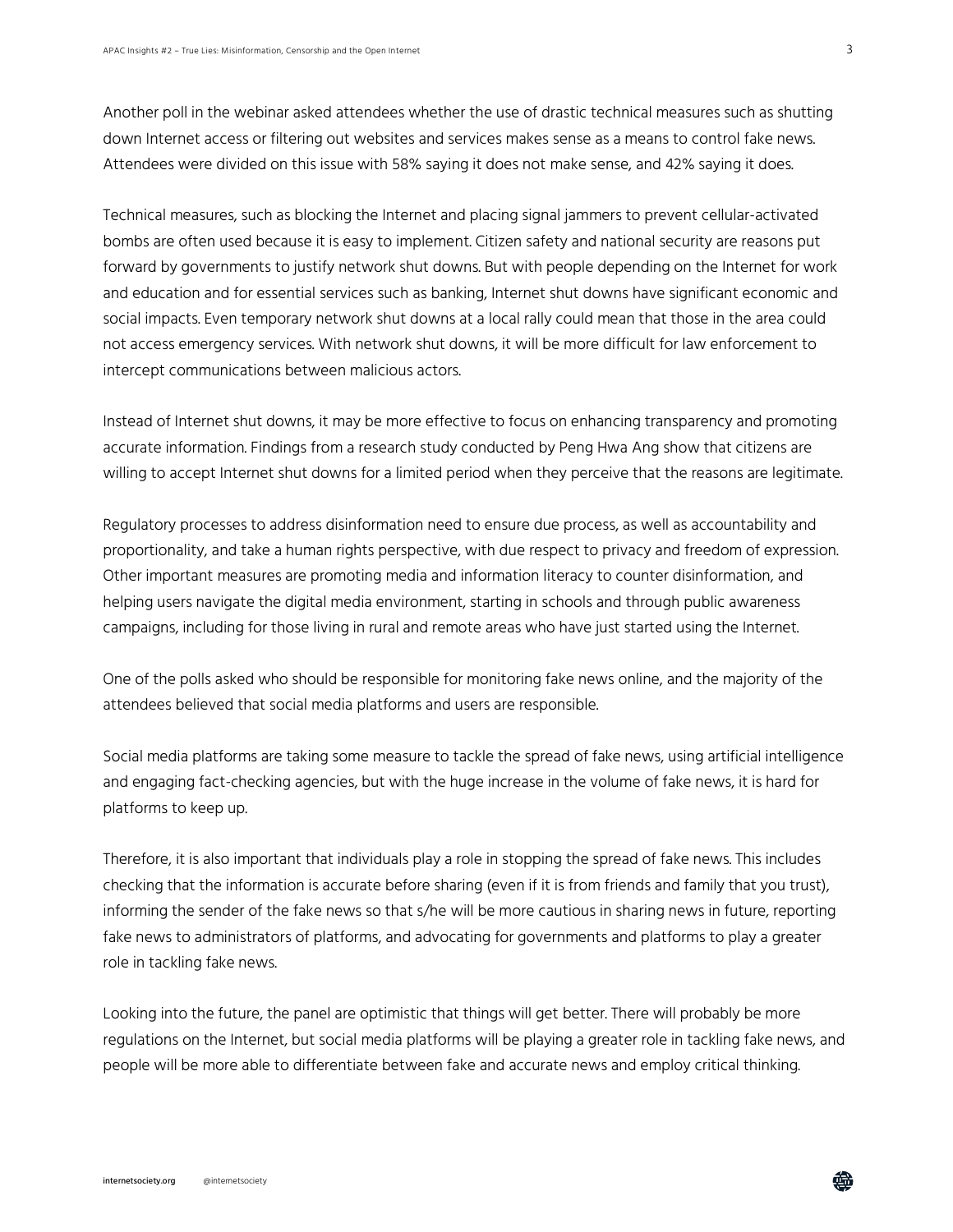#### 3. Quotes

Nighat DAD, Executive Director, Digital Rights Foundation, Pakistan

"State and private actors are recognising the potential of the Internet for shaping public opinion and building narratives, … and are exercising more control over the Internet to monopolise discussions."

"It is problematic when you normalise this practice of [Internet shut downs] and national security is being used everywhere to justify these measures."

"When you see a news on social media and you have a strong emotional reaction to it, or you immediately want to amplify that news, or the story seems totally ridiculous, or it perfectly confirms your bias, this is when you need to verify the sources on the Internet."

Peng Hwa ANG, Professor, Nanyang Technological University, Singapore

"People want a fairy tale, a sense of certainty and closure, so when the story makes sense to people, they fall for it."

"I have a rule of thumb ... when somebody says 'please pass it on', it is 99.9% fake news."

"Government defines what fake news is and that opens the possibility for censorship."

"[Research shows that] citizens are willing to accept Internet cuts or bans for a limited period if citizens perceive that the cut is legitimate."

"If you receive something that is fake, send it back. And then ask that person to send it back again. Usually when people are caught [with sending fake news] they become more cautious next time."

William YU, Chief Technology Officer, Novare Technologies Inc., Philippines

"[Governments] use measures like block the entire Internet because it is simple. We have this joke in the Philippines about cutting the Internet in only seven places and the whole country leaves the Internet."

"Proportionality is important. The amount of control or restrictions [imposed] is proportional to what is necessary. You don't just block the Internet because somebody is saying things you don't like."

"If we get to know why, who said it and see for ourselves whether it is credible [that would help]. Problem is these [social media] platforms don't render well to transparency, which we need to work on."

每